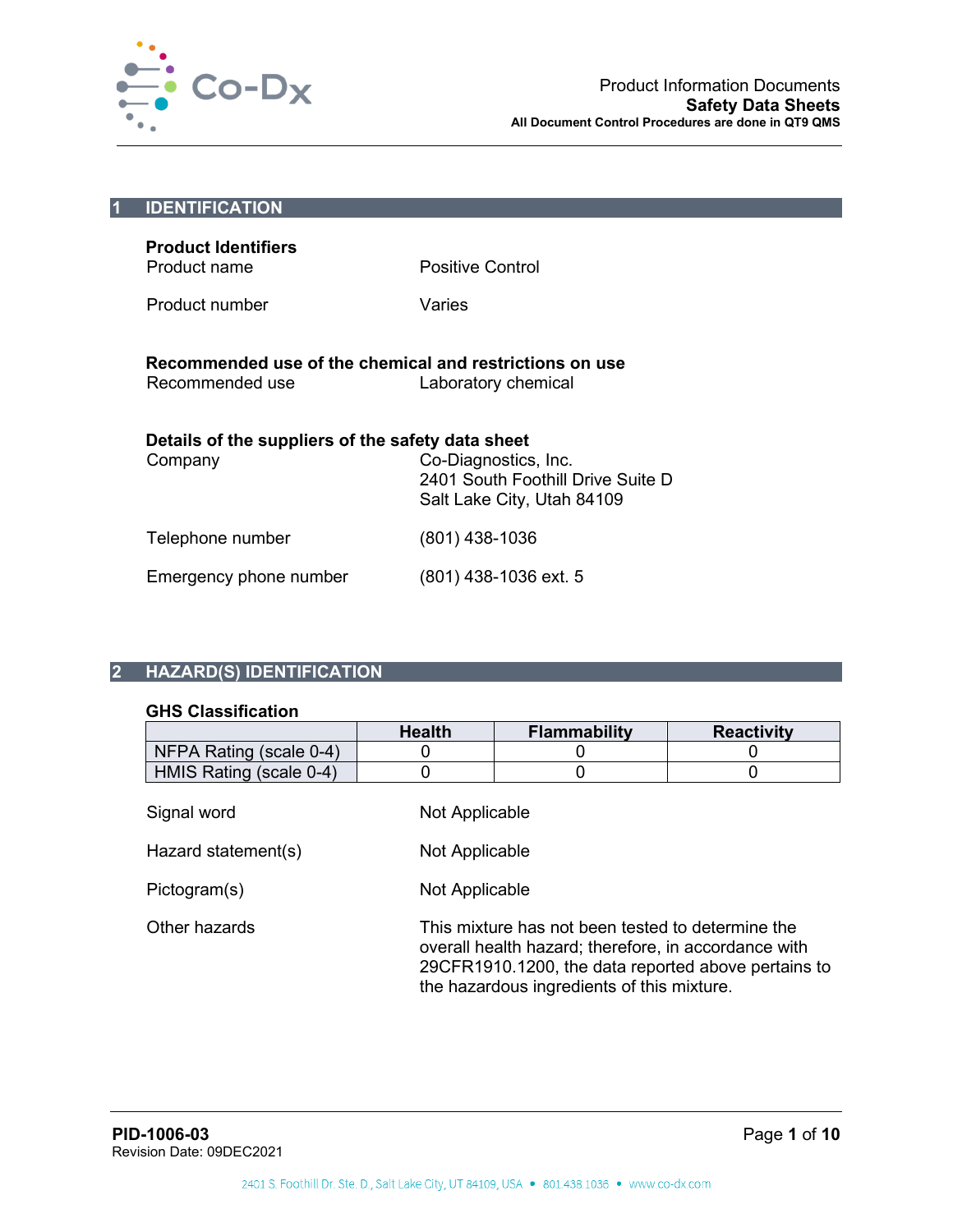

# **3 COMPOSITION/INFORMATION**

## **Description**

The exact concentration percentages of the hazardous substances are withheld as a Co-Diagnostics, Inc. trade secret.

| Substance / Mixture | Mixture          |
|---------------------|------------------|
| Product name        | Positive Control |
| Synonyms            | Logix Smart™     |
|                     | Vector Smart™    |
| CAS-No.             | Not Applicable   |
| EC-No.              | Not Applicable   |

#### **Hazardous Components**

| <b>Chemical Name</b> | <b>CAS-No.</b> | <b>Concentration</b> |
|----------------------|----------------|----------------------|
| <b>None</b>          |                |                      |

| 4 | <b>FIRST-AID MEASURES</b>     |                                                                                                                                                                                                              |
|---|-------------------------------|--------------------------------------------------------------------------------------------------------------------------------------------------------------------------------------------------------------|
|   | <b>Exposure</b><br>If inhaled | Remove from exposure area to fresh air immediately.<br>Get medical attention immediately.                                                                                                                    |
|   | In case of skin contact       | Remove contaminated clothing. Flush affected area<br>with water and then wash with soap or mild detergent<br>and water. Observe for signs of irritation. If irritation is<br>present, get medical attention. |
|   | In case of eye contact        | Wash eyes with large amounts of water or normal<br>saline for at least 15 minutes. Observe for signs of<br>irritation. If irritation is present, get medical attention.                                      |
|   | If swallowed                  | Get medical attention.                                                                                                                                                                                       |
|   | Notes to physician            | There is no specific antidote. Treat symptomatically<br>and supportively.                                                                                                                                    |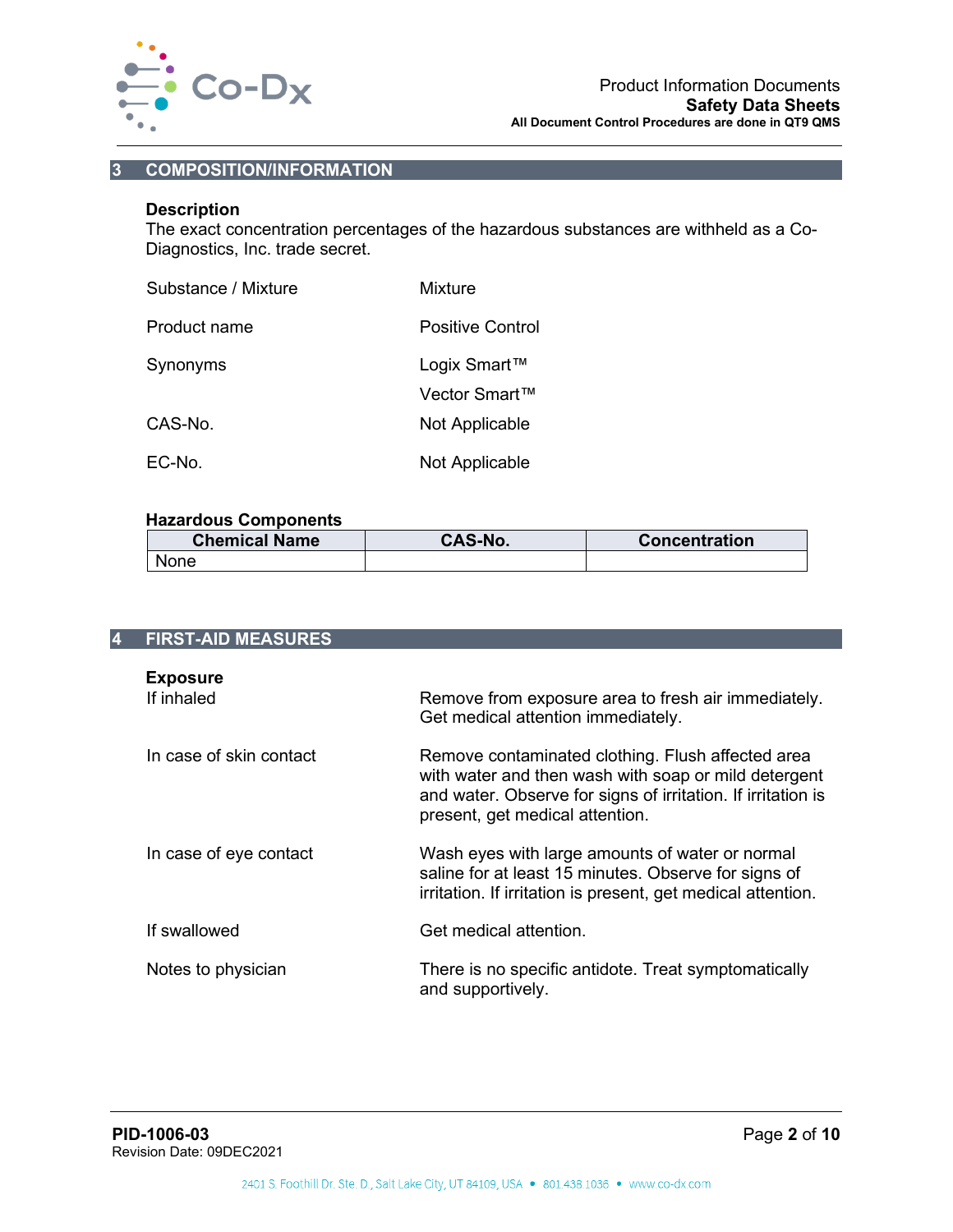

**Most important symptoms and effects, both acute and delayed** None.

**Indication of any immediate medical attention and special treatment needed** No further relevant information available.

# **5 FIRE-FIGHTING MEASURES**

**Extinguishing media**

CO2, extinguishing powder, or water spray. Fight larger fires with water spray or alcohol-resistant foam. Care should be taken as to not aerosolize the powder, where it could become an inhalation risk.

Unsuitable extinguishing media Not known.

#### **Special hazards arising from the substance or mixture** Not known.

#### **Advice for fire-fighters**

No special advice.

#### **6 ACCIDENTAL RELEASE MEASURES**

| Personal precautions, protective<br>equipment and emergency<br>procedures | Wear appropriate protective clothing and chemically<br>compatible gloves.                                                                                                                                      |
|---------------------------------------------------------------------------|----------------------------------------------------------------------------------------------------------------------------------------------------------------------------------------------------------------|
| <b>Environmental Precautions</b>                                          | Dilute with plenty of water.                                                                                                                                                                                   |
| Methods and materials for<br>containment and cleaning up                  | Absorb with liquid-binding material (sand, diatomite,<br>acid binders, universal binders, sawdust). Place<br>spillage in appropriate container for waste disposal.<br>Wash contaminated clothing before reuse. |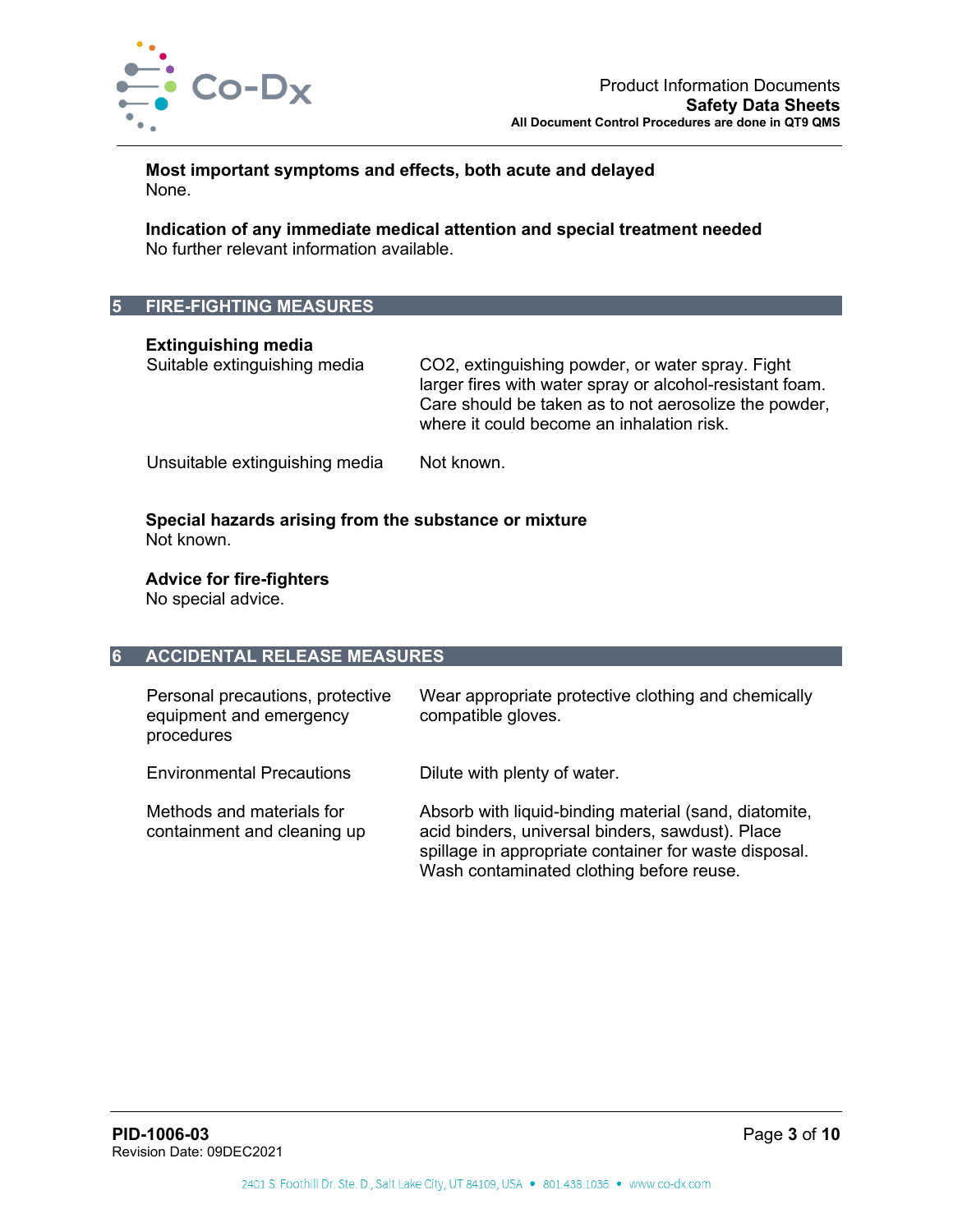

#### **7 HANDLING AND STORAGE**

| Precautions for safe handling                                   | Observe all federal, state and local regulations. Do not<br>breathe dust. Avoid contact with eyes, skin and<br>clothing. Wash thoroughly after handling. Use prudent<br>laboratory practices for handling of chemical<br>substances of unknown toxicity. |
|-----------------------------------------------------------------|----------------------------------------------------------------------------------------------------------------------------------------------------------------------------------------------------------------------------------------------------------|
| Conditions for safe storage,<br>including any incompatibilities | Keep tightly closed. Store in cool dry place (prolonged<br>storage at -20°C). Use prudent laboratory practices for<br>storage of chemical substances of unknown toxicity.                                                                                |

# **8 EXPOSURE CONTROLS/PERSONAL PROTECTION**

| Personal protective equipment<br><b>Eye/face Protection</b> | Should wear splash proof or dust resistant safety<br>goggles to prevent eye contact with this substance.                                        |
|-------------------------------------------------------------|-------------------------------------------------------------------------------------------------------------------------------------------------|
| <b>Skin Protection</b>                                      | Must wear appropriate protective gloves to prevent<br>contact with this material.                                                               |
| <b>Body Protection</b>                                      | Should wear appropriate protective clothing<br>(laboratory coat with long sleeves) and equipment to<br>prevent skin contact with this material. |
| <b>Respiratory Protection</b>                               | Not required.                                                                                                                                   |

#### **Engineering controls**

Use in a laboratory hood or other ventilated device. Use prudent laboratory practices for handling chemical substances of unknown toxicity.

# **Exposure Limits**

| <b>OSHA PEL</b> | Not known. |
|-----------------|------------|
| <b>ACGIH</b>    | Not known. |
| TI V            | Not known. |
| <b>NIOSH</b>    | Not known. |
|                 |            |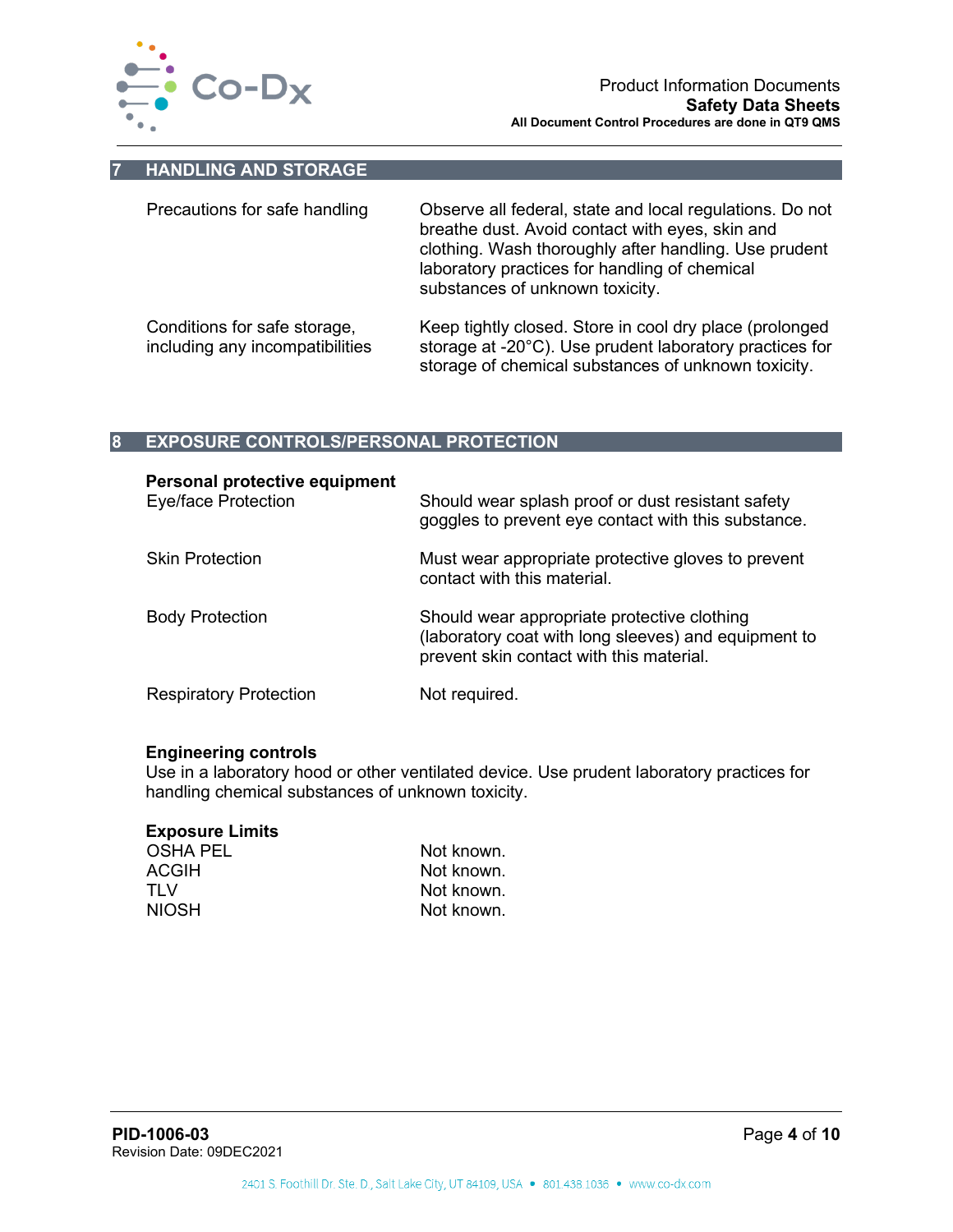

# **9 PHYSICAL AND CHEMICAL PROPERTIES**

| Appearance                   | Fluid          |
|------------------------------|----------------|
| Color                        | Varies         |
| Odor                         | Not determined |
| <b>Odor Threshold</b>        | Not determined |
| рH                           | Not determined |
| Melting point/range          | Not determined |
| Boiling point/range          | Not determined |
| Freezing point/range         | Not determined |
| Flash point                  | Not determined |
| <b>Evaporation rate</b>      | Not determined |
| Flammability (solid, gas)    | Not determined |
| <b>Burning rate</b>          | Not determined |
| <b>Upper explosion limit</b> | Not determined |
| Lower explosion limit        | Not determined |
| Vapor pressure               | Not determined |
| Vapor density                | Not determined |
| Relative density             | Not determined |
| Density                      | Not determined |
| Water solubility             | Not determined |
| Solubility in other solvents | Not determined |
| Auto-ignition temperature    | Not determined |
| Decomposition temperature    | Not determined |
| Dynamic viscosity            | Not determined |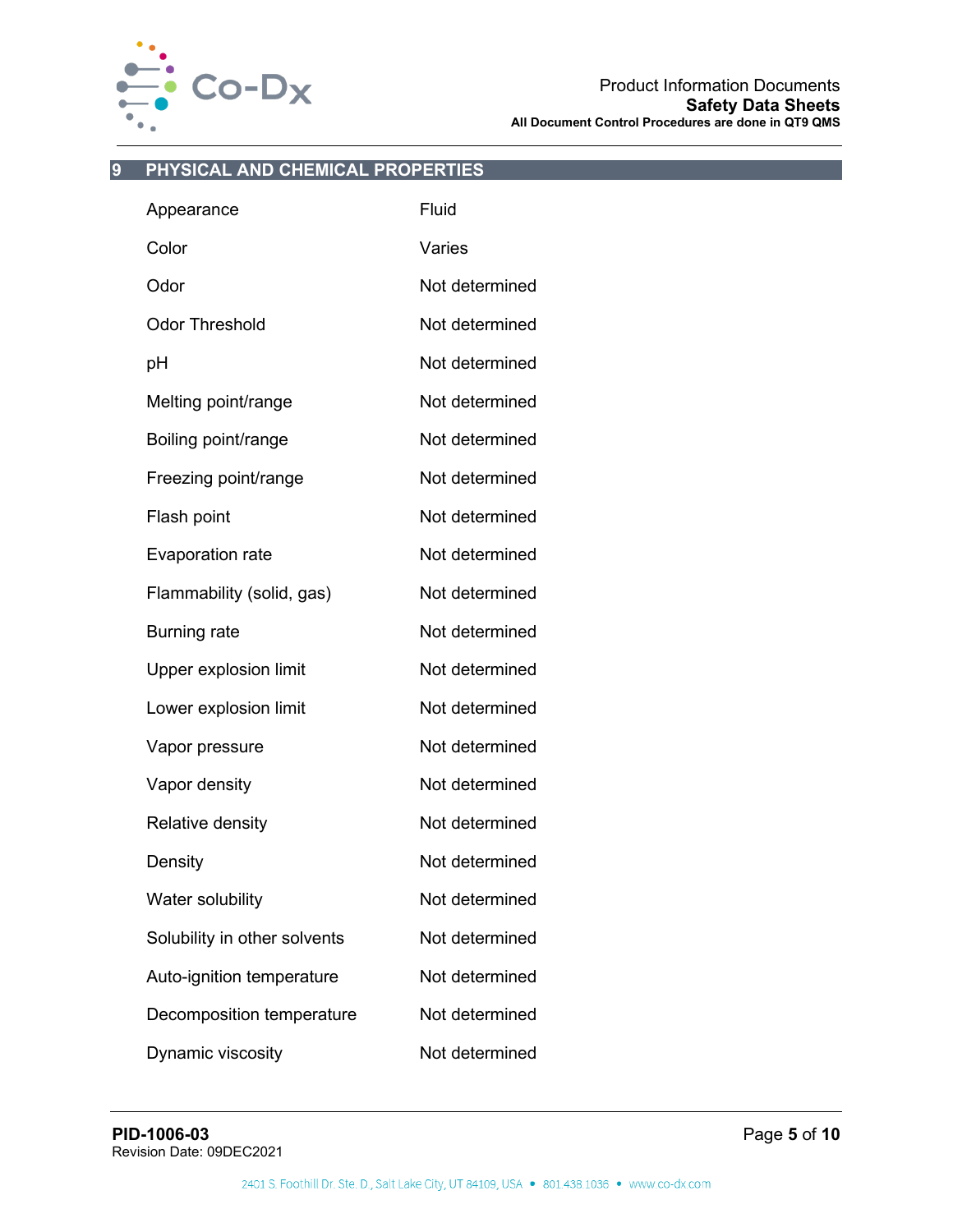

| Kinematic viscosity                        | Not determined |
|--------------------------------------------|----------------|
| <b>Explosive properties</b>                | Not determined |
| Oxidizing properties                       | Not determined |
| Partition coefficient: n-<br>octanol/water | Not determined |

# **10 STABILITY AND REACTIVITY**

| Reactivity                          | No adverse reactions have been reported. |
|-------------------------------------|------------------------------------------|
| Chemical stability                  | None                                     |
| Possibility of hazardous reactions  | <b>None</b>                              |
| Conditions to avoid                 | Prolonged storage. Keep at -20°C.        |
| Incompatible materials              | None                                     |
| Hazardous decomposition<br>products | None                                     |

# **11 TOXICOLOGICAL INFORMATION**

# **Information on toxicological effects**

There is no evidence available indicating acute toxicity.

| <b>Routes of Exposure</b><br>If inhaled | Not known          |
|-----------------------------------------|--------------------|
| In case of skin contact                 | No irritant effect |
| In case of eye contact                  | Irritating effect  |
| If swallowed                            | Not known          |

#### **Delayed, immediate, or chronic effects from short to long-term exposure** Not known.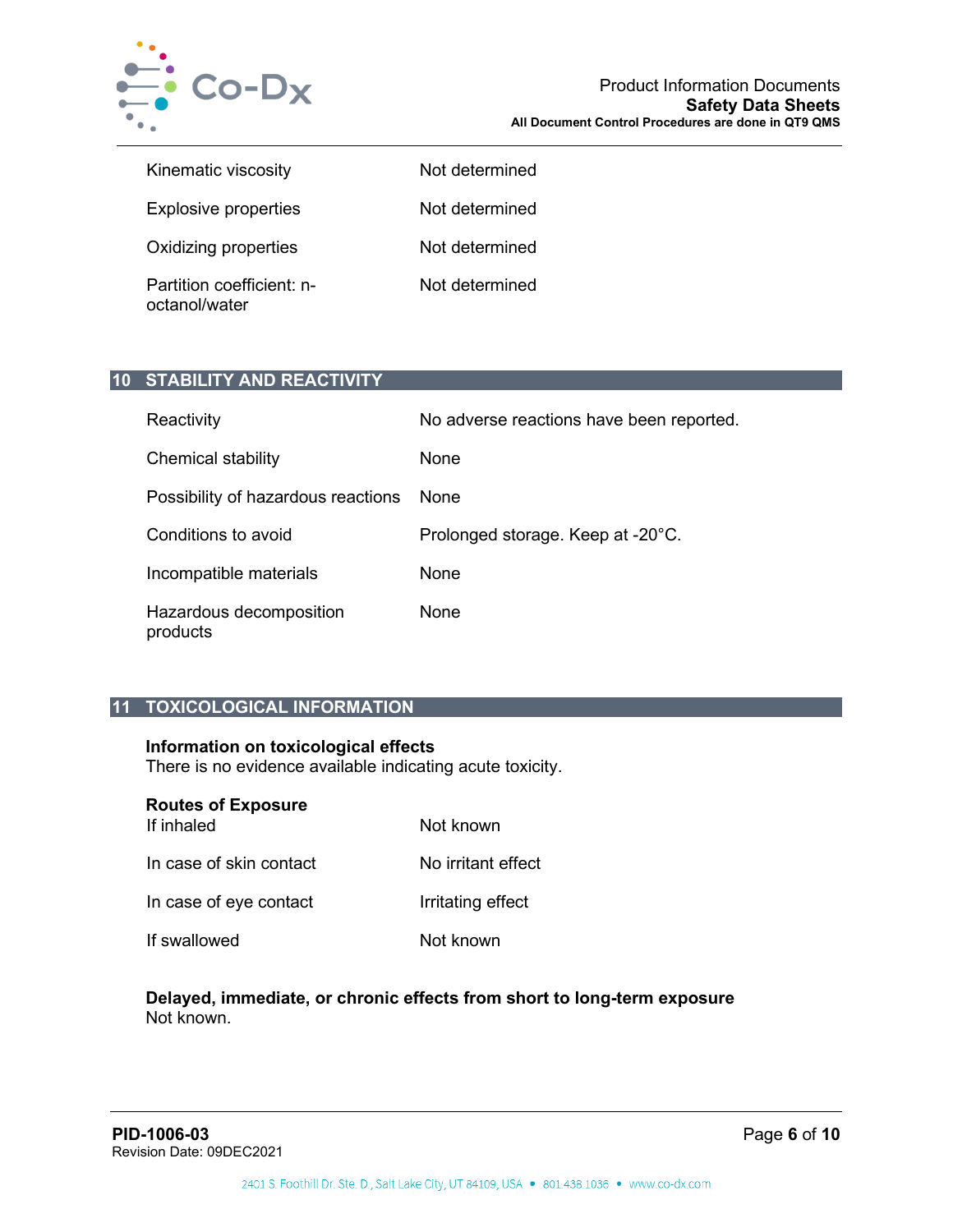

| Carcinogenicity<br>IARC: | No component of this product present at levels<br>greater than or equal to 0.1% is identified as probable,<br>possible, or confirmed human carcinogen. |
|--------------------------|--------------------------------------------------------------------------------------------------------------------------------------------------------|
| NTP:                     | No component of this product present at levels<br>greater than or equal to 0.1% is identified as<br>carcinogen or potential carcinogen.                |
| OSHA:                    | No component of this product present at levels<br>greater than or equal to 0.1% is identified as<br>carcinogen or potential carcinogen.                |

# **12 ECOLOGICAL INFORMATION**

#### **Toxicity**

Contains no substances known to be hazardous to the environment or not degradable in wastewater treatment plants.

| Persistence and degradability         | No information available |
|---------------------------------------|--------------------------|
| Bioaccumulative potential             | No information available |
| Results of PBT and vPvB<br>assessment | No information available |
| Other adverse effects                 | No information available |

## **13 DISPOSAL CONSIDERATIONS**

#### **Waste treatment methods**

Appropriate method of disposal of substance or preparation: Disposal should be in accordance with applicable regional, national, and local laws and regulations. Refer to section 7: Handling and Storage and section 8: Exposure Control/Personal Protection for additional information.

#### **14 TRANSPORT INFORMATION**

# **IATA / ADR / DOT-US / IMDG**

Not regulated in the meaning of transport regulations.

UN number Not Applicable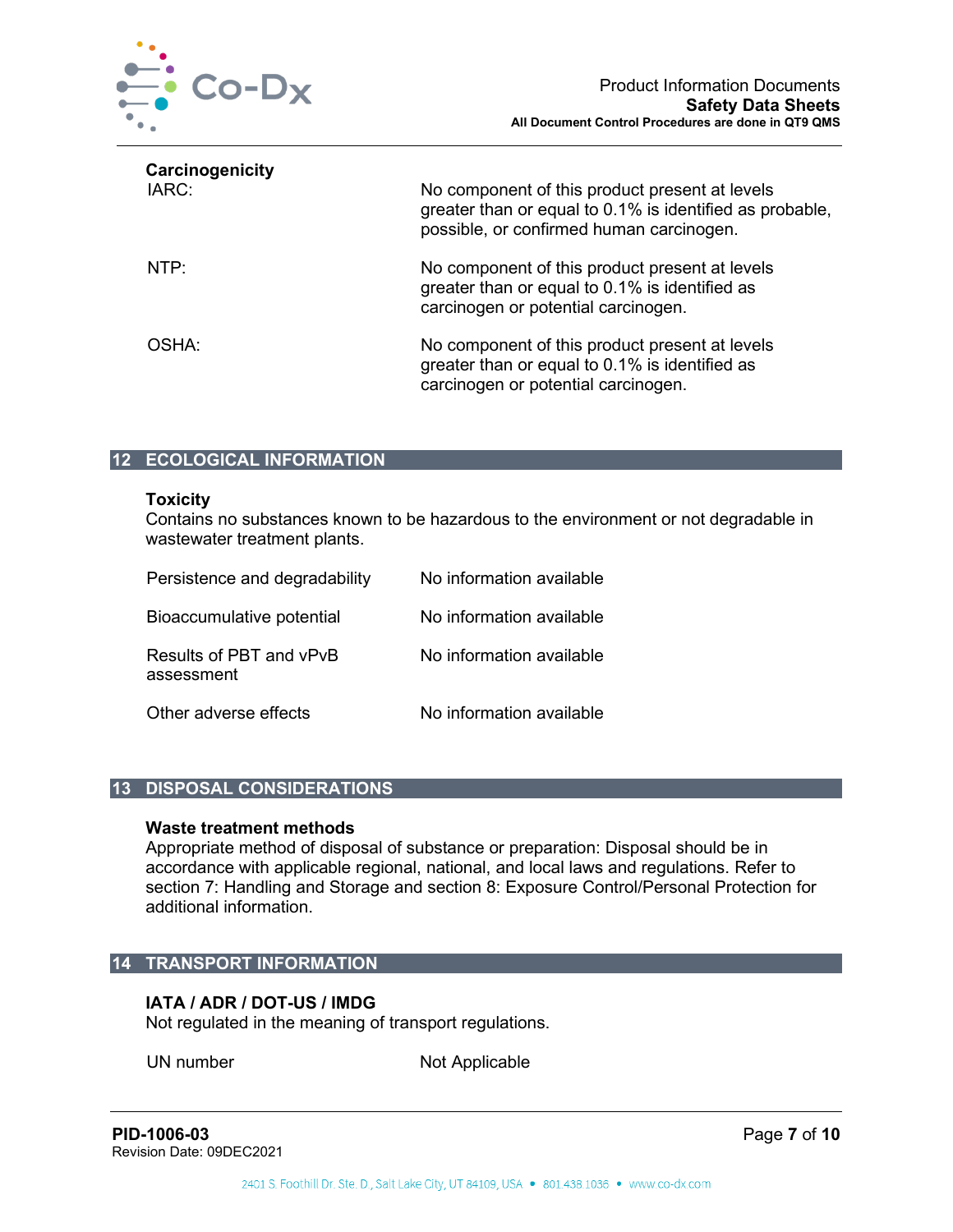

| UN proper shipping name    | Not Applicable |
|----------------------------|----------------|
| Transport hazard class(es) | Not Applicable |
| Packing group number       | Not Applicable |

**Environmental hazards**

Not Applicable

**Special precautions for user** Not Applicable

**Transport in bulk according to Annex II of MARPOL 73/78 and the IBC Code** Not Applicable

# **15 REGULATORY INFORMATION**

| <b>US Federal Regulations</b><br><b>SARA</b>                                      | This product is not regulated by SARA                          |
|-----------------------------------------------------------------------------------|----------------------------------------------------------------|
| Clean Air Act, Section 112<br>Hazardous Air Pollutants (HAPSs)<br>(see 40 CFR 61) | This product does not contain HAPS                             |
| <b>TSCA</b>                                                                       | All ingredients are listed                                     |
| <b>US State Regulations</b><br>California Proposition 65                          | This product does not contain any Proposition 65<br>chemicals. |

## **WHMIS Hazard Class**

Non-controlled.

This product has been classified in accordance with the hazard criteria of the Controlled Products Regulations (CPR) and the SDS contains all the information required by the CPR.

## **16 OTHER INFORMATION**

The above information is believed to be correct based on our present knowledge and shall be used only as a guide. The information is applicable to the product regarding appropriate safety precautions. This information does not guarantee the properties of the product and

**PID-1006-03** Page **8** of **10** Revision Date: 09DEC2021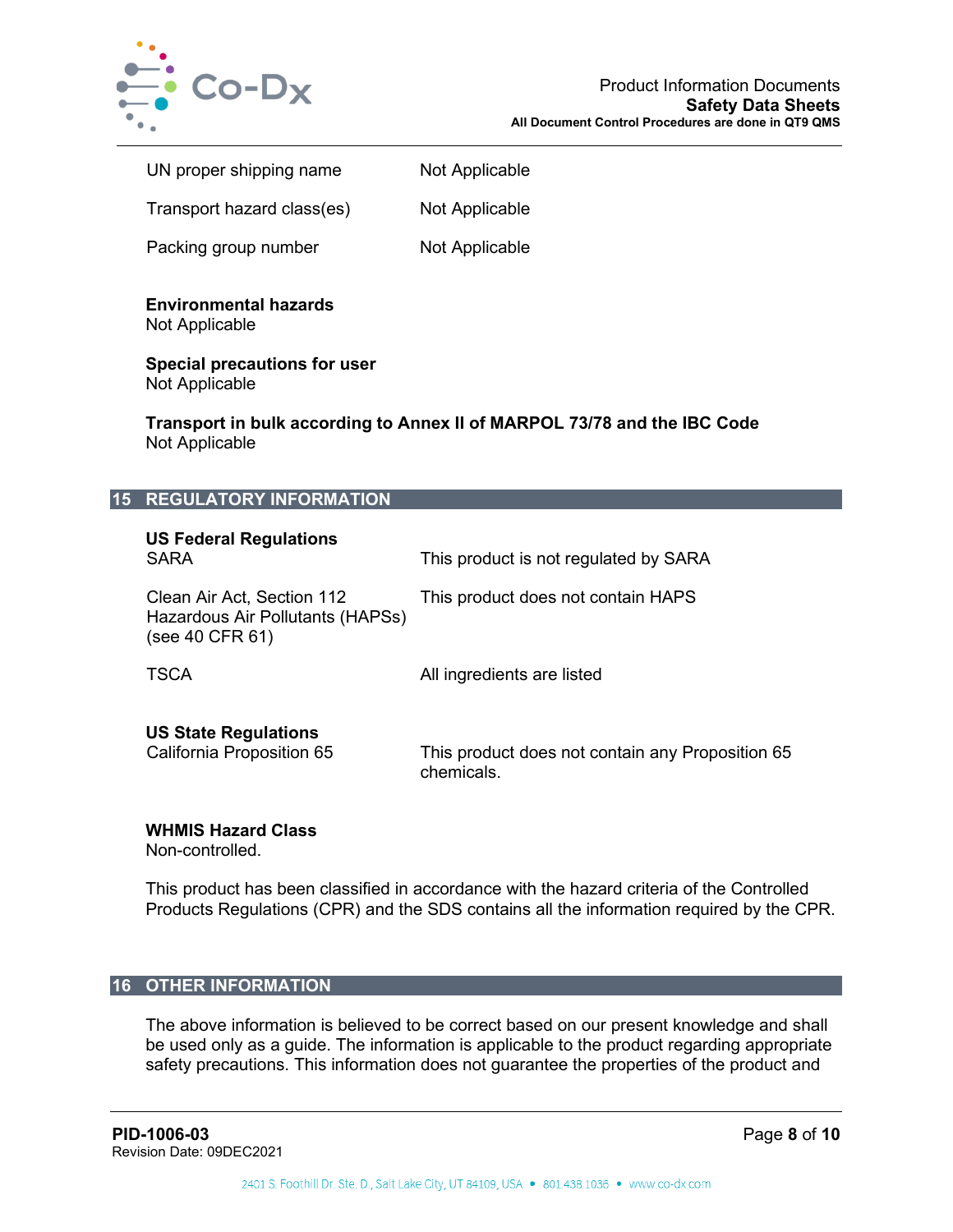

shall not establish a legally valid contractual relationship. Co-Diagnostics, Inc. shall not be held liable for any damage resulting from handling or from contact with the above product. See invoice or packing information for additional terms and conditions of sale.

| <b>Abbreviations and acronyms</b><br><b>RID</b> | Regulations Concerning the International Transport of<br>Dangerous Goods by Rail       |
|-------------------------------------------------|----------------------------------------------------------------------------------------|
| <b>ADR</b>                                      | European Agreement concerning the International<br>Carriage of Dangerous Goods by Road |
| <b>IMDG</b>                                     | International Maritime Code for Dangerous Goods                                        |
| <b>DOT</b>                                      | US Department of Transportation                                                        |
| <b>IATA</b>                                     | International Air Transport Association                                                |
| <b>ACGIH</b>                                    | American Conference of Governmental Industrial<br><b>Hygienists</b>                    |
| <b>IARC</b>                                     | International Agency for Research on Cancer                                            |
| <b>NTP</b>                                      | <b>National Toxicology Program</b>                                                     |
| <b>EINECS</b>                                   | European Inventory of Existing Commercial Chemical<br><b>Substances</b>                |
| <b>ELINCS</b>                                   | European List of Notified Chemical Substances                                          |
| CAS                                             | Chemical Abstracts Service (division of the American<br><b>Chemical Society)</b>       |
| <b>NFPA</b>                                     | National Fire Protection Association (USA)                                             |
| <b>HMIS</b>                                     | Hazardous Materials Identification System (USA)                                        |
| <b>LC50</b>                                     | Lethal concentration, 50 percent                                                       |
| LD50                                            | Lethal dose, 50 percent                                                                |
| PBT                                             | Persistent, Bioaccumulative and Toxic                                                  |
| vPvB                                            | Very Persistent and very Bioaccumulative                                               |
| <b>NIOSH</b>                                    | National Institute for Occupational Safety                                             |
| <b>OSHA</b>                                     | Occupational Safety and Health Administration                                          |
|                                                 |                                                                                        |